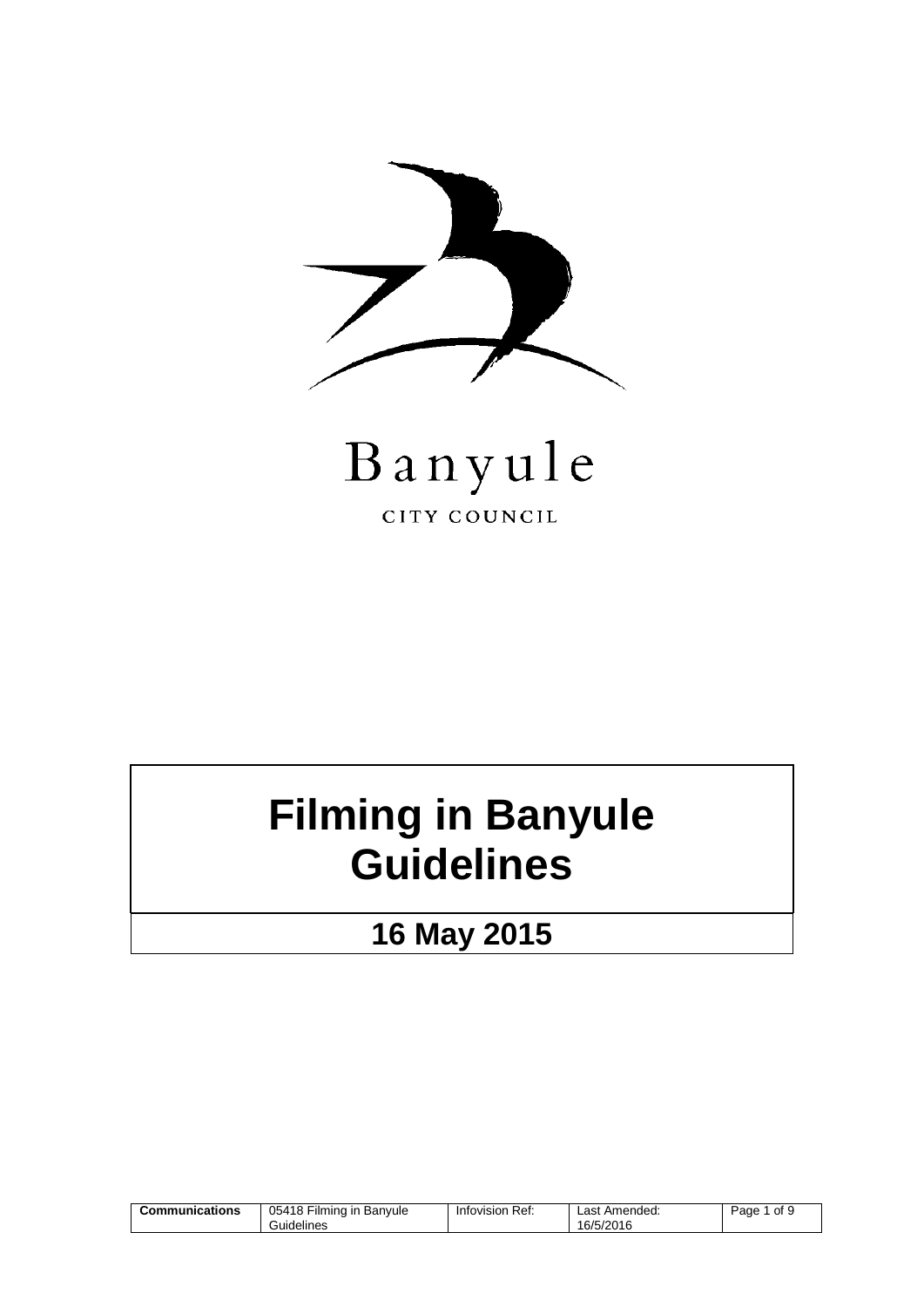# **Contents**

|                                                                                                                                                                                                                                                                                                                                                                                                                                                                                                                                                                                       | Page |
|---------------------------------------------------------------------------------------------------------------------------------------------------------------------------------------------------------------------------------------------------------------------------------------------------------------------------------------------------------------------------------------------------------------------------------------------------------------------------------------------------------------------------------------------------------------------------------------|------|
| <b>Purpose of Guidelines</b>                                                                                                                                                                                                                                                                                                                                                                                                                                                                                                                                                          | 3    |
| Objectives                                                                                                                                                                                                                                                                                                                                                                                                                                                                                                                                                                            | 3    |
| <b>City Plan Reference</b><br>Other relevant documentation                                                                                                                                                                                                                                                                                                                                                                                                                                                                                                                            |      |
| Application to Film – Framework & Process                                                                                                                                                                                                                                                                                                                                                                                                                                                                                                                                             | 4    |
| <b>Delegation of Authority</b><br><b>Council Notification &amp; Consultation</b><br><b>Fees</b><br><b>Other Fees</b><br><b>Damage to Council Property</b><br><b>Equipment</b><br><b>Insurance &amp; Indemnities</b><br><b>Risk Management</b><br><b>Traffic &amp; Pedestrian Management Plans</b><br><b>Communication with Stakeholders</b><br><b>Working with Council</b><br><b>Content of Film Scripts</b><br><b>Promotional Photography</b><br><b>External Events</b><br><b>Non-Compliance</b><br><b>Cancellation Costs</b><br><b>Council Film Liaison Services &amp; Contacts</b> |      |

| 05418<br>Communications<br>`Filmina in .<br>Guidelines | Ref:<br>Banvule<br>Infovision | Last Amended:<br>16/5/2016 | 2 of 9<br>Page |
|--------------------------------------------------------|-------------------------------|----------------------------|----------------|
|--------------------------------------------------------|-------------------------------|----------------------------|----------------|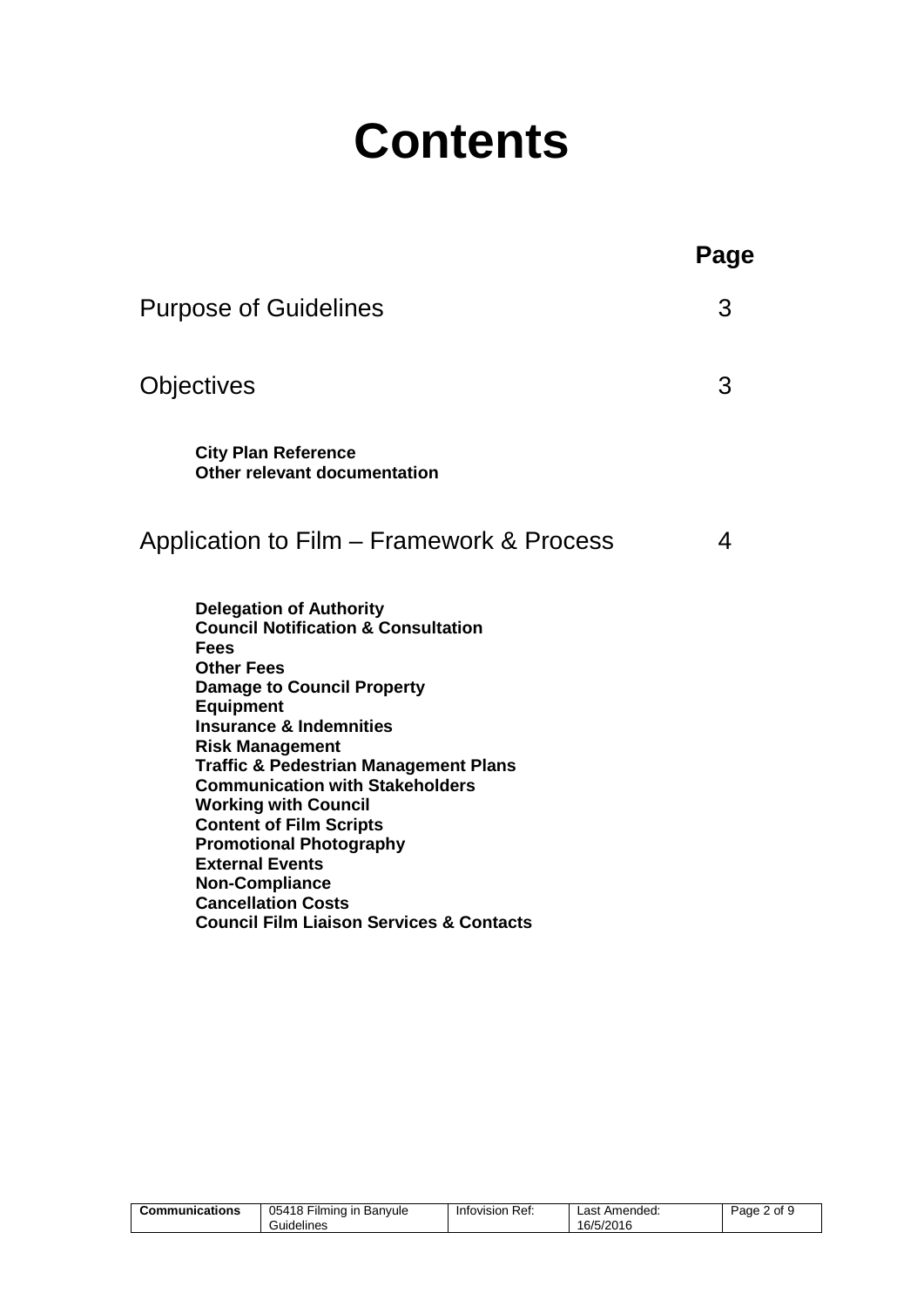## Filming in Banyule Guidelines

## Purpose of Guidelines

These guidelines cover all areas of the municipality of Banyule City Council, Victoria, Australia, to coordinate filming activity occurring on land under its care and management. This is the framework and process within which applications for filming and stills photography will be reviewed and processed. The guidelines allow all stakeholders (including local government, public authorities, the community, producers and production companies) to understand precisely their commitments and expectations when filming in Banyule City Council. The document provides guidelines for filming and stills photography within Banyule including:

- Filming for television
- Feature films
- Advertising
- Student film projects
- Documentaries
- Music videos
- Commercial stills photography (including wedding photography)

### **Objectives**

Banyule City Council is committed to promoting Banyule as a desirable production destination, to advocate and facilitate filming in the region.

The objectives include:

- Increase Banyule's profile as a desirable production destination, to advocate and facilitate filming in the area whilst maintaining community amenity
- Introduce a framework within which applications for filming and stills photography will be received and processed. The Filming in Banyule Guidelines allows all stakeholders (including local government, public authorities, the community, producers and production companies) to understand precisely their commitments and expectations when filming in Banyule.

#### **City Plan Reference**

Relates to aspects of the Strategic Resource Plan within the Banyule City Plan 2013- 2017, including the following key directions:

- Provide excellence in customer service and communications
- Plan and manage Banyule's physical assets
- Apply sound risk management principles and practices

#### **Other relevant documentation**:

- 14257 Film Permit Application
- 14258 Location Agreement
- 14259 Fees & Charges for Filming in Banyule
- 14260 Conditions for Filming and Stills Photography in Banyule

| $- \cdot \cdot$<br>05418<br>Communications<br>Banvule<br>∽ilmina in .<br>Guidelines | Ref:<br>Infovision | Amended:<br>∟ast ′<br>16/5/2016 | 3 of<br>ade |
|-------------------------------------------------------------------------------------|--------------------|---------------------------------|-------------|
|-------------------------------------------------------------------------------------|--------------------|---------------------------------|-------------|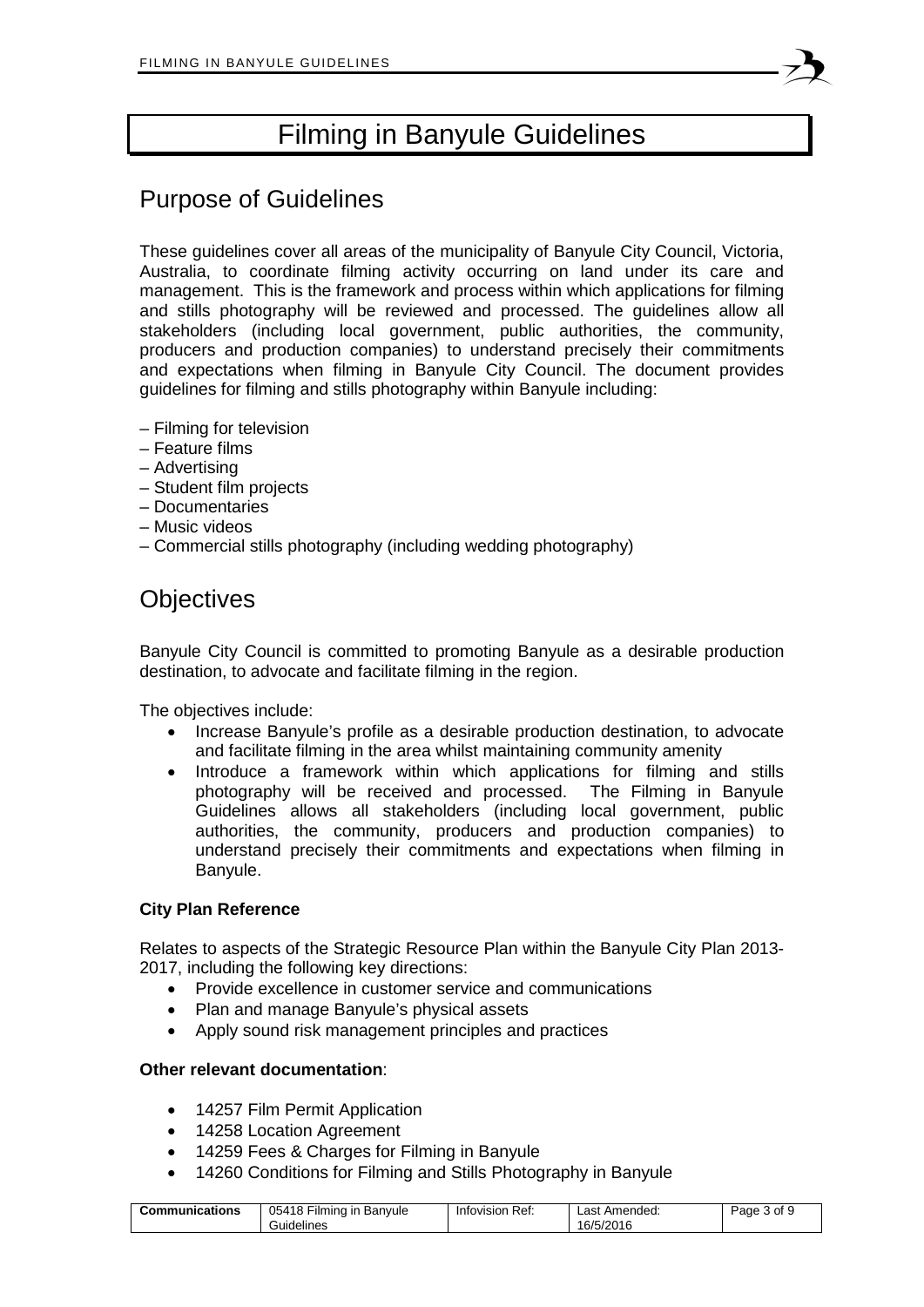When filming in streets, parks and gardens and other open spaces managed by the Council, a completed "Film Permit Application" form is necessary. If filming in or around Council-owned buildings, a "Location Agreement" may be required in addition to the Council's "Film Permit Application" form. Please check with the Communications Co-ordinator when lodging your application.

Once the application has been processed by Council, approval for filming and/or otherwise will then be issued. Banyule City Council's Local Laws incorporate guidelines for the use of roads, footpaths and other public spaces during filming activity. Commencement of this activity is subject to Council's approval and issuance of a "Film Permit". Decisions will be based on the "Film Permit Application", evidence of adequate public liability insurance and any other documentation required by Council as outlined in this policy. Filming without a permit will result in a penalty, as specified by the LOCAL LAW No 1.

Filming is usually not permitted between the hours of midnight and 6.00am. In some instances, permission may be granted for filming during these hours. Express written permission from Council must be obtained. Please refer to the "Guidelines for Filming and Stills Photography in Banyule City Council" for details on altering curfew hours. The "Guidelines for Filming and Stills Photography in Banyule City Council", "Film Permit Application" form and "Location Agreement" for Banyule City Council follow as attachments.

#### *Delegation of Authority*

The delegation of authority for issuing permits and charging fees rests with Council's Team Leader – Local Laws. This is the Council's point of contact for filmmakers and their crew, and liaises with other departments to set up traffic management requirements and ensure public and commercial spaces and Council facilities are utilised appropriately. The Team Leader – Local Laws is charged with processing applications, coordinating the availability of locations, monitoring filming activity in the region and issue the filming permit.

#### *Council Notification & Consultation*

Generally, a film permit application that DOES NOT have any impact on the normal flow of traffic must be submitted to Council at least ten (10) business days prior to the intended commencement date of filming activity. Applications that DO require traffic and pedestrian management planning must be submitted at least fifteen (15) business days prior, to allow time for these extra measures to be considered by Council.

Major filming activity will require special consultation with representatives of Council before and during the production process to ensure that any risks which may be associated with the filming activity are minimised, e.g. ongoing disruptions to parking and traffic. (See also 'Risk Management' and 'Traffic & Pedestrian Management Plans').

#### *Fees*

A standard fee structure is applied for film permits for filming activity in Banyule City Council, limited to those areas under Council's jurisdiction. There is an initial charge

| 05418 Filming in Banyule<br><b>Communications</b><br>Infovision Ref:<br>Page<br>Last Amended:<br>0t<br>$\Lambda$<br>16/5/2016<br>Guidelines |  |
|---------------------------------------------------------------------------------------------------------------------------------------------|--|
|---------------------------------------------------------------------------------------------------------------------------------------------|--|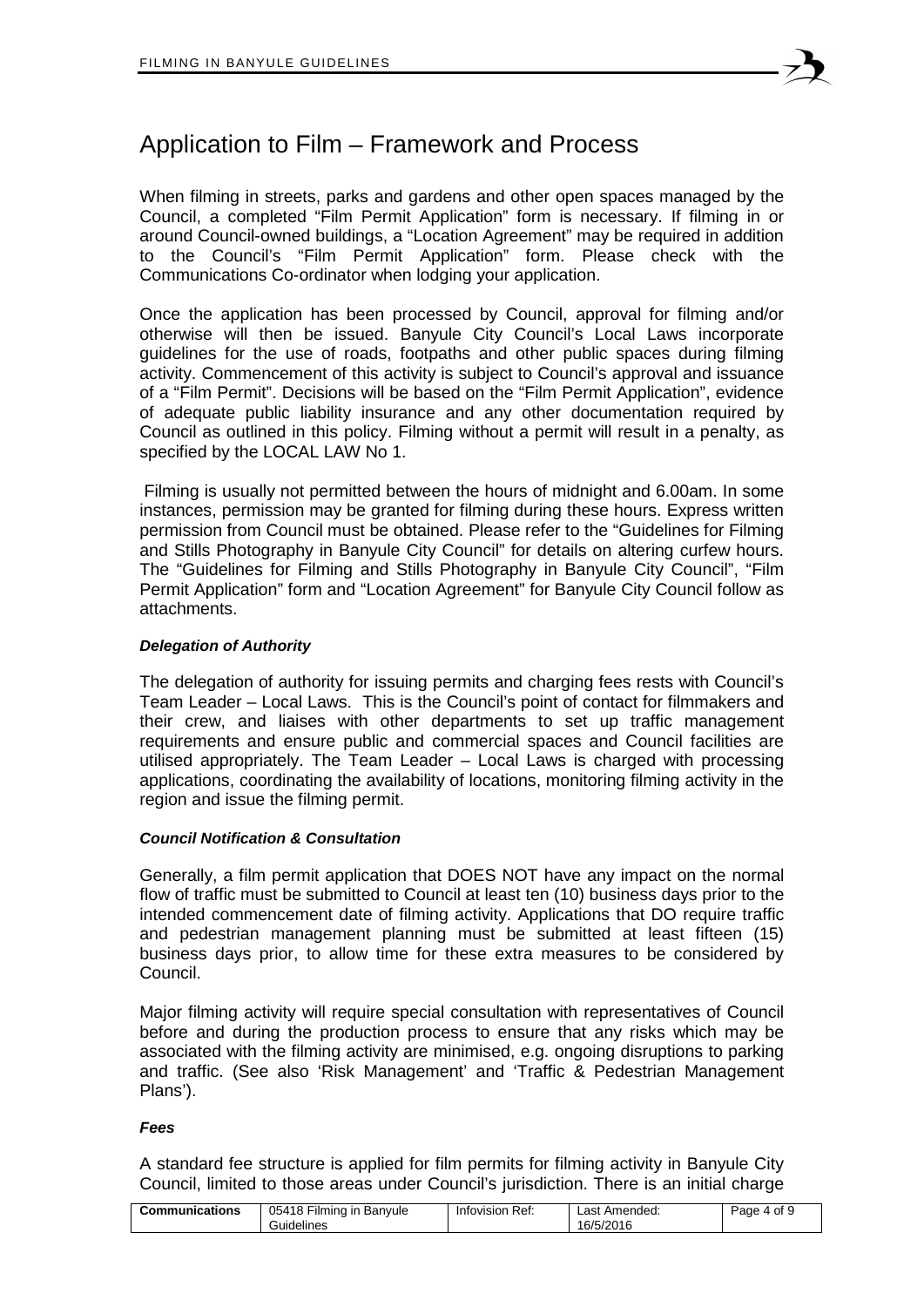

for the first day of filming for any one project. A lower daily rate applies for any subsequent days. The phrase 'any one project' relates to one feature film, one television commercial, one season of a television series or one season of a television serial. The current fee structure is attached.

A bond may be required for filming activity in buildings and on or around property owned by Council. A bond is refundable and will act as a security deposit to be paid to Banyule City Council subject to the terms and conditions of the "Film Permit". A bond may be applied based on an assessment of risk to, or adverse impact on Council property and to ensure that the production company follows the terms and conditions outlined in the "Guidelines for Filming and Stills Photography" and the "Location Agreement".

The bond (if applicable) will be negotiated before the commencement of filming and will be returned within 14 days of its conclusion, subject to any claim for damages. Other fees that may apply include requests for reserved on street parking. All vehicles must be parked in accordance with a parking plan agreed to by Council at the time of application.

#### *Other Fees*

There may be additional permits and/or fees required with certain activities (e.g. erecting a crane on a footpath). Please discuss any additional requirements with the Communications Coordinator when lodging your application.

#### *Damage to Council Property*

Any costs associated with the clearing away of waste generated by the filming activity and for any damage to Council infrastructure including, but not limited to, parks and gardens, irrigation, roads and other Council property will be borne by the production company/producer.

The production company/producer shall restore the location to its pre-existing condition by the conclusion of filming and to the satisfaction of Council. If such restoration works are not undertaken to the standard required by Banyule City Council, Council may, at the cost of the production company, in all respects undertake or have undertaken by independent contractors restoration works.

The production company/producer will pay the costs of such restoration works to Council within seven (7) days of a request in writing from Council, the Council may, if it so determines, apply the amount of the bond (if applicable) paid by the production company/ producer as payment or part payment as the case may be of such works.

#### *Equipment*

Banyule City Council accepts no responsibility for damage to, or loss of any equipment utilised for film and television production. Reasonable care must be taken at all times when setting up and dismantling equipment, to minimise impact and to ensure the safety and protection of the community.

#### *Insurance & Indemnities*

All film permit applications are required to provide evidence of appropriate public liability insurance cover. Applicants must present their Certificate of Currency as part of their film permit application, prior to a permit being issued. The Certificate of Currency must clearly state that:

| 05418 Fil<br><b>Communications</b><br>: Filming in Banvule<br>Guidelines | Infovision Ref: | Last Amended:<br>16/5/2016 | Page<br>丶 5 of 노 |
|--------------------------------------------------------------------------|-----------------|----------------------------|------------------|
|--------------------------------------------------------------------------|-----------------|----------------------------|------------------|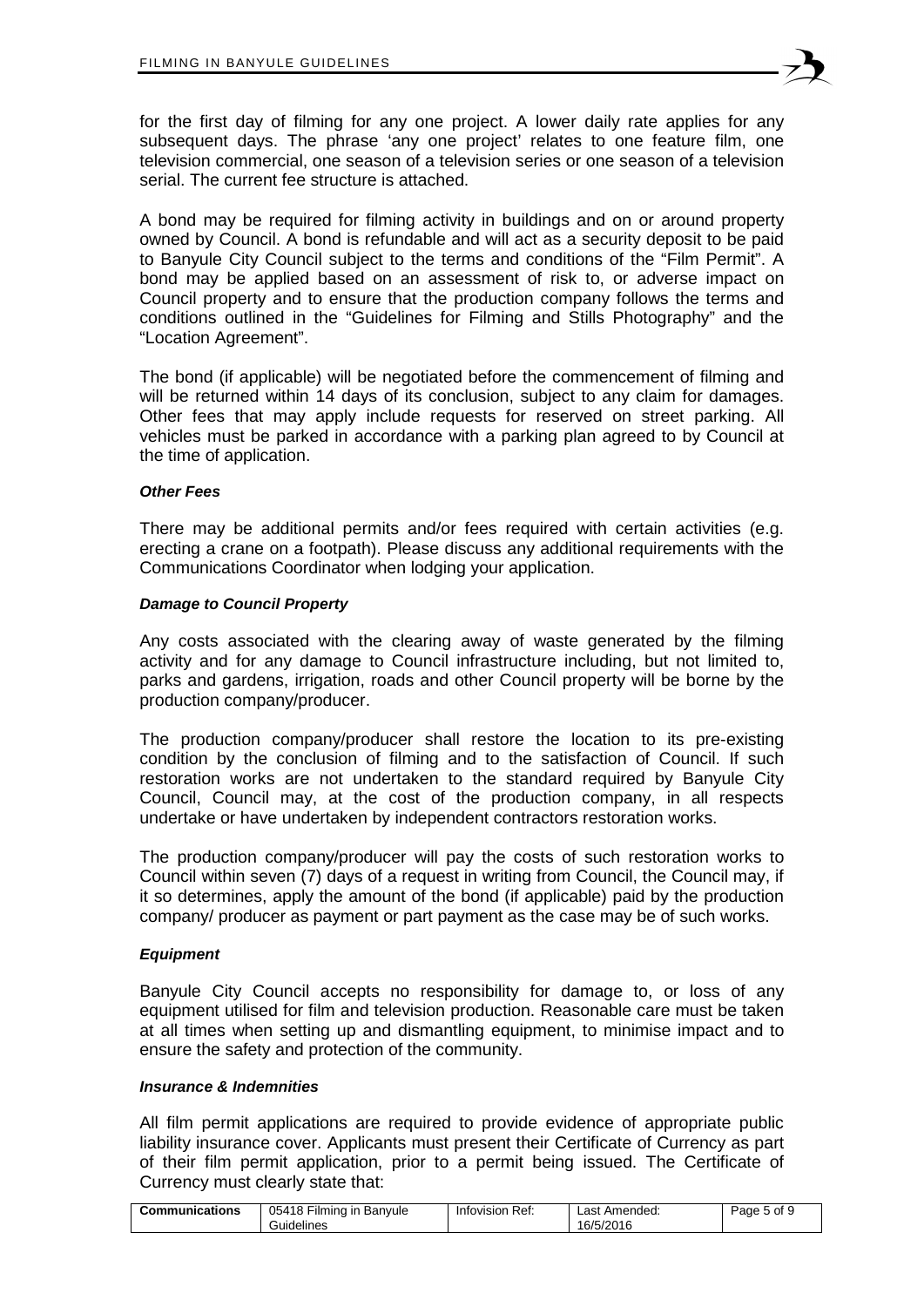- The policy covers liability for the death or injury to any person or damage to any property arising out of the activity authorised by the permit;
- The amount of cover held for filming must not be less than \$10 million (and \$5 million for stills photography).

Information that must be supplied to Council with a copy of the Certificate of Currency:

- Insurer's name, address, phone, fax and email details;
- Policy number:
- Policy expiry date;
- The names of all the insured parties;
- Details of what is covered under the insurance policy;
- Details of all the exclusions under the policy (including policy excess):
- Public liability value;
- Details of the insurer's local representatives (offshore projects only);
- Claim forms and claims procedure (offshore projects only).
- Applicants employing the services of stunt performers are required to provide evidence of appropriate specialised risk insurance or Workcover, which must accompany a copy of the required safety plans and reports (refer to section on 'Risk Management').

Applicants are also required to indemnify Council in relation to any claims or other matters that may arise as a result of any filming activity. All filming activity must comply with common law.

#### *Risk Management*

Some aspects of filming activity (e.g. road closures, stunts) may present potential risks that should be identified in advance, with appropriate management measures put in place prior to the commencement of filming. A key component of planning a film shoot involves performing a risk assessment of the proposed filming activity - to identify, analyse and assess foreseeable risks, to establish priorities for risk control and to apply cost effective risk control measures.

Council may require the applicant to complete a "Risk Management Plan" in accordance with the Australian/New Zealand Standard AS/NZS 4360:2004 to demonstrate that a risk assessment has been conducted. Risk management plans must identify any potential hazards and actions and how it is intended that the production company will mitigate those risks associated with the filming activity.

Council may also require the applicant to submit a safety report in regard to the proposed filming activities, prepared in accordance with the relevant film and television codes and the key Victorian Occupational Health and Safety Acts. If required, a copy of the safety report must accompany the risk management plan and be made available to the Council with the film permit application.

#### *Traffic & Pedestrian Management Plans*

Filming activity can present safety issues for members of the public where the activity interferes with the normal flow of traffic or pedestrian access. Accordingly, the safety of participants and spectators must be taken into consideration when filming takes place. If the proposed filming activity will impact on any road or footpath, applicants must develop traffic and/or pedestrian management plans outlining the objectives and strategies for managing proposed road closures and/or pedestrian traffic.

| 05418 Filming in Banyule<br>6 of 9<br><b>Communications</b><br>⊦Ref:<br>Last Amended:<br>Page<br>Infovision<br>16/5/2016<br>Guidelines |
|----------------------------------------------------------------------------------------------------------------------------------------|
|----------------------------------------------------------------------------------------------------------------------------------------|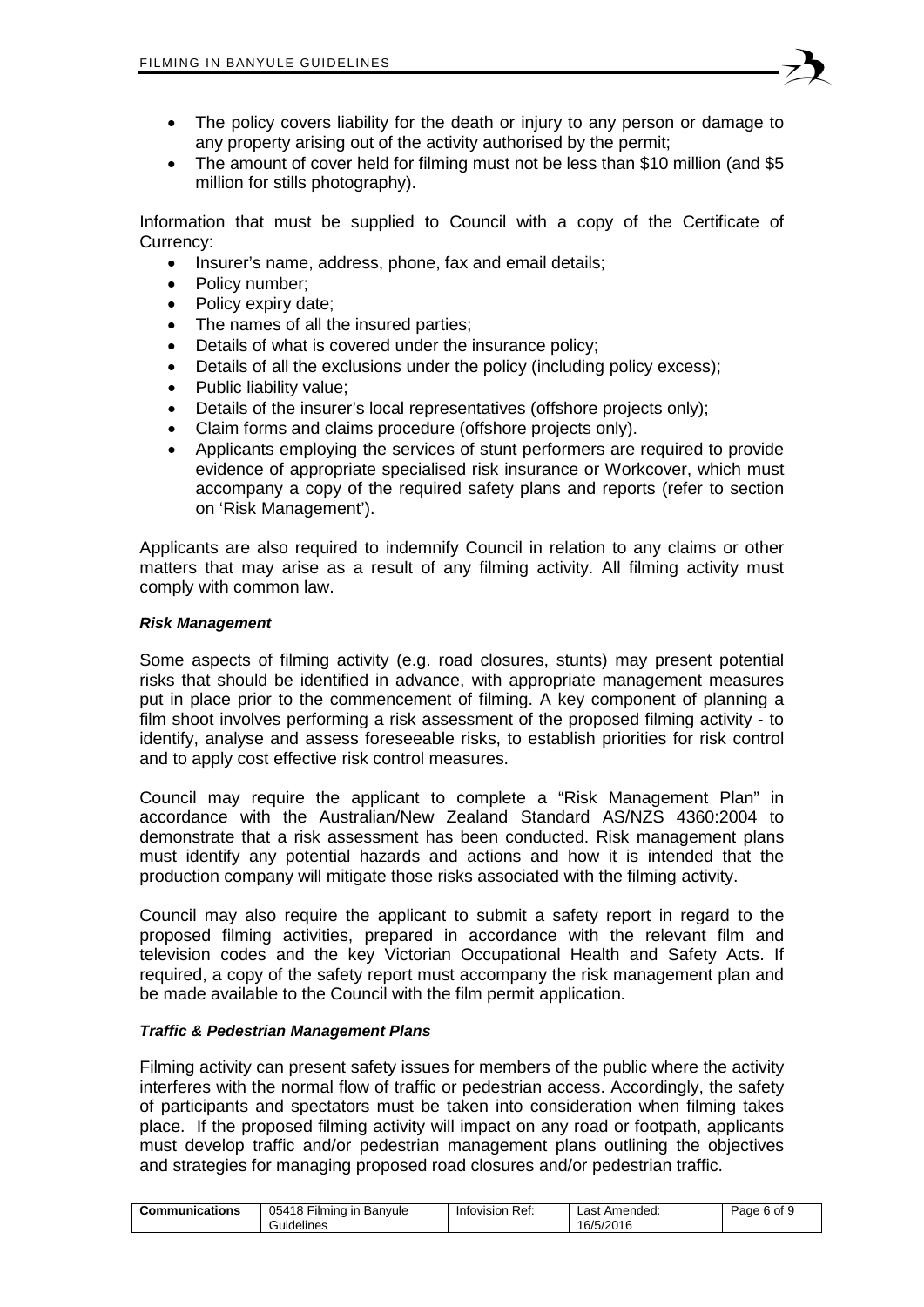

(in accordance with the Australian/New Zealand Standard AS/NZS 4360:2004) and must include a detailed diagram of the proposed location that clearly shows:

- Location of any safety lights;
- Location of diversion and closure signs:
- Location of road closures and barricades;
- Location of safety personnel and police (if required);
- Location of Variable Message Signs (VMS).

#### *Communication with Stakeholders*

Council aims to keep the local community and public authorities informed of events and activities that may have an impact on them. Projects that are expected to have an impact on Banyule residents, business operators, visitors and infrastructure, require the implementation of appropriate communication and logistics strategies to inform and minimise any inconvenience to Council's stakeholders.

For major filming activity, the location managers and/or producers will be required to communicate directly with relevant residents, business operators and public authorities 3 weeks prior.

In order to maintain a balanced level of community amenity, applicants are required to notify in writing persons and businesses that may be affected by their presence.

Notification must include:

- Name of a contact person on site (to handle enquiries and complaints);
- Dates and times for start and finish of set-up and filming;
- Details of the use of firearms, stunts or explosives.
- Name of contact at Council

Applicants should be advised that other agencies, public authorities and property owners may need to be consulted prior to filming in Banyule. Filming on land under the control of Parks Victoria, water authorities, VicRoads and the Department of Sustainability and Environment, will necessitate the applicant to contact those agencies and obtain approvals as necessary. *Should Council receive any objections from the community regarding the filming proposal it is unlikely a permit will be issued.*

Applicants must notify the Victoria Police Film and Television Office of any filming activity that may be of concern or interest to Victoria Police. This includes but is not limited to all filming planned for public open space, any filming on roads in general and, in particular, filming that requires the use of firearms, imitation firearms, actors impersonating emergency service personnel and special effects.

| 05418<br>Communications<br>Filmina in Banvule<br>Guidelines | Infovision Ref: | Last Amended:<br>16/5/2016 | οf<br>Page |
|-------------------------------------------------------------|-----------------|----------------------------|------------|
|-------------------------------------------------------------|-----------------|----------------------------|------------|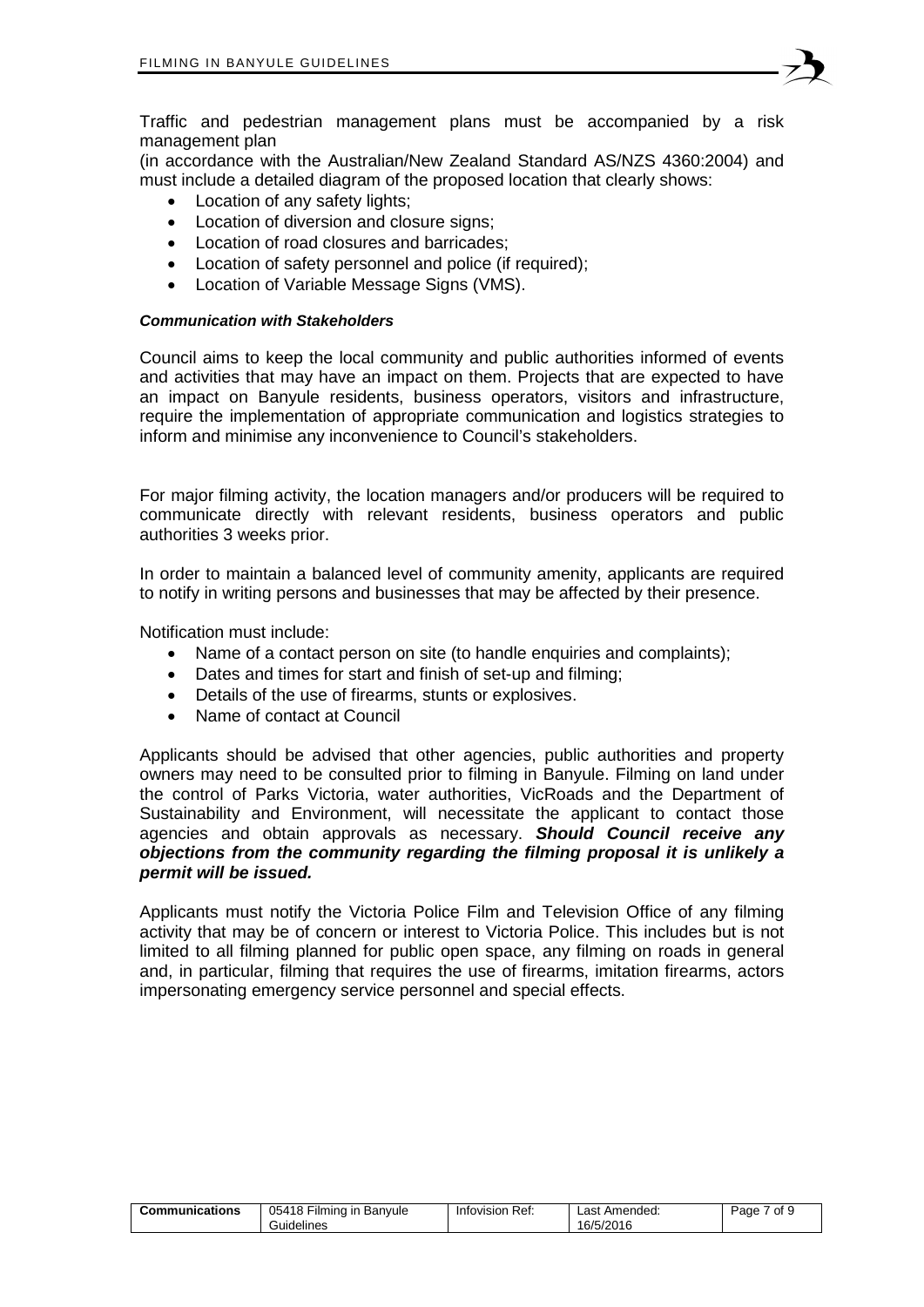

#### *Working with Council*

Where possible, Council assistance in the production should be acknowledged in the end credits, or as mutually agreed. The acknowledgment will generally read "Filmed in Banyule, Victoria" or "Thanks to Banyule City Council".

#### *Content of Film Scripts*

Any issue(s) in relation to the content of what is being filmed or how it is going to be used, which could be considered sensitive or offensive to Banyule City Council is to be detailed in an attachment to the "Film Permit Application" and is to be discussed with the Communications Co-ordinator prior to approval being granted.

Sensitive or offensive issues might include nudity, violence, content with political or racial implications etc. The production company/producer will not portray Banyule City Council as endorsing or supporting any product, service or any views, opinions, attitudes or ideas suggested, conveyed, advertised, canvassed, depicted or otherwise expressed, without prior written consent from Council.

#### *Promotional Photography*

Council may request permission from the production company/producer to photograph the crew during filming. All images will be used solely for promotional purposes to attract filming to Banyule City Council. Further consultation on this matter will be on a case-by-case basis.

#### *External Events*

Banyule City Council will not be held responsible for any interference to the filming activities arising from any external events or third parties not caused or controlled by the Council.

#### *Non-Compliance*

If Council finds that the permit holder is in breach of the terms and conditions of the "Film Permit", this will result in immediate cancellation of the permit, removal of the production crew and cessation of their filming activity in Banyule.

#### *Cancellation Costs*

Where Banyule City Council and/or its employees have incurred costs and the production company/producer withdraws an application or incurs cancellation of the film permit due to non-compliance with the terms of the permit, then these costs will be passed on in full to the production company/producer and will be paid within seven (7) days of the receipt of notification of costs.